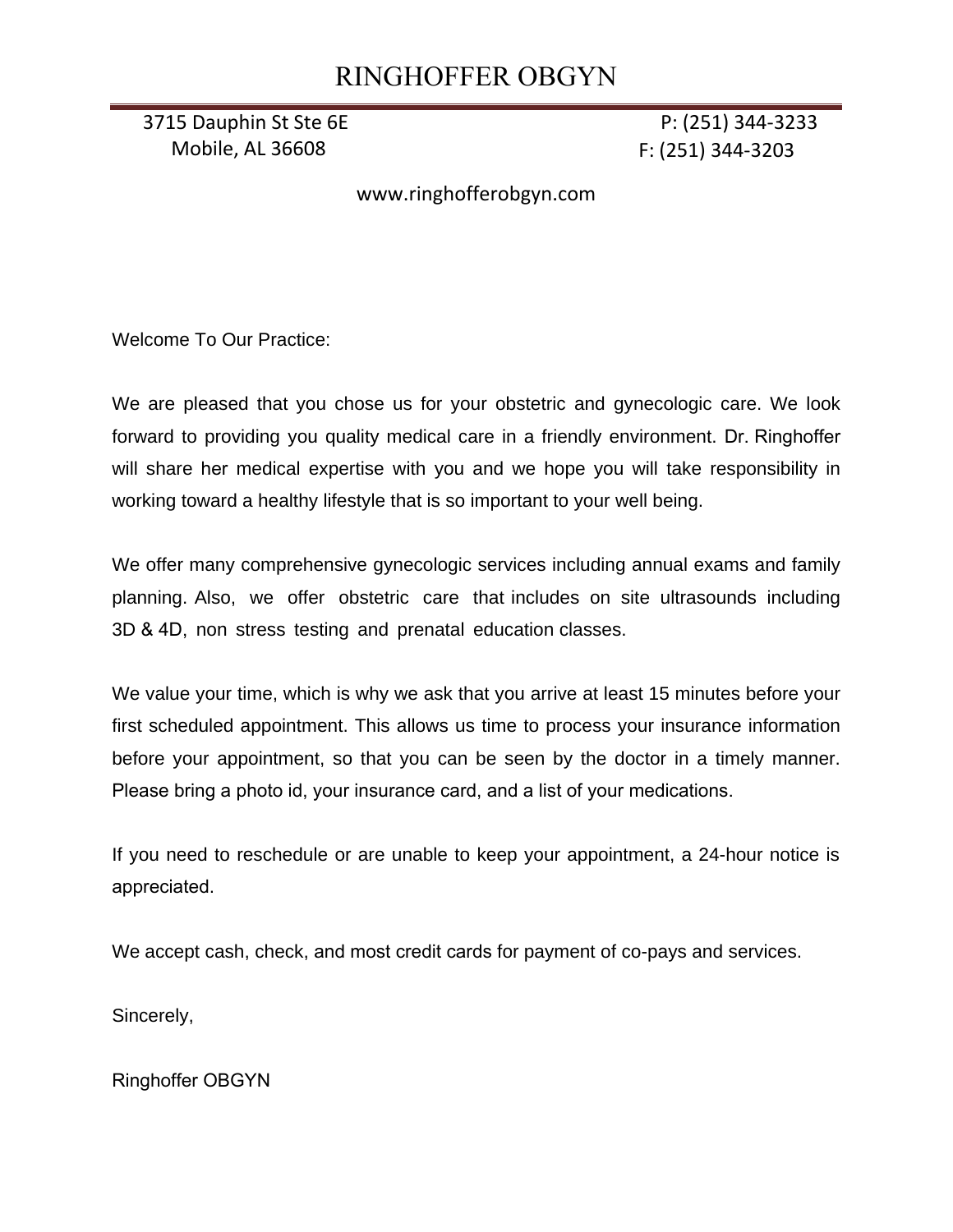# **RINGHOFFER OBGYN PATIENT INFORMATION**

| Today's date:                               |           |               |              |                                                                                                                                                                                                                                                           |                         | PCP:                                 |            |             |             |                                |                     |                         |  |
|---------------------------------------------|-----------|---------------|--------------|-----------------------------------------------------------------------------------------------------------------------------------------------------------------------------------------------------------------------------------------------------------|-------------------------|--------------------------------------|------------|-------------|-------------|--------------------------------|---------------------|-------------------------|--|
| <b>PATIENT INFORMATION</b>                  |           |               |              |                                                                                                                                                                                                                                                           |                         |                                      |            |             |             |                                |                     |                         |  |
| Patient's last name:                        |           |               |              | First:                                                                                                                                                                                                                                                    | Middle:                 | $\Box$ Miss<br>$\Box$ Mr.            |            |             |             | Marital status (circle one)    |                     |                         |  |
|                                             |           |               |              |                                                                                                                                                                                                                                                           |                         | $\Box$ Mrs.                          | $\Box$ Ms. |             |             | Single / Mar / Div / Sep / Wid |                     |                         |  |
| Email Address:                              |           |               |              |                                                                                                                                                                                                                                                           | Home Phone:             |                                      |            | Birth date: | Age:        |                                |                     | Sex:                    |  |
|                                             |           |               |              |                                                                                                                                                                                                                                                           |                         |                                      |            |             |             |                                |                     | $\Box F$<br>$\square$ M |  |
| Preferred Method of Communication           |           |               |              |                                                                                                                                                                                                                                                           | Social Security Number: |                                      |            |             | Cell Phone: |                                |                     |                         |  |
| □Phone □ Email □ Fax □ No Preference □ Mail |           |               |              |                                                                                                                                                                                                                                                           |                         |                                      |            |             |             |                                |                     |                         |  |
| Address                                     |           |               |              | City:                                                                                                                                                                                                                                                     |                         |                                      | State:     |             |             | ZIP Code:                      |                     |                         |  |
|                                             |           |               |              |                                                                                                                                                                                                                                                           |                         |                                      |            |             |             |                                |                     |                         |  |
| Occupation:                                 |           |               |              | Employer:                                                                                                                                                                                                                                                 |                         | Employer phone no.:                  |            |             |             |                                |                     |                         |  |
|                                             |           |               |              |                                                                                                                                                                                                                                                           |                         |                                      |            |             |             |                                |                     |                         |  |
| Legal Spouse's Name:                        |           |               |              |                                                                                                                                                                                                                                                           | Legal Spouse<br>DOB:    | $\prime$<br>Legal Spouse's Employer: |            |             |             |                                |                     |                         |  |
|                                             |           |               |              |                                                                                                                                                                                                                                                           |                         |                                      |            |             |             |                                |                     |                         |  |
|                                             |           |               |              | <b>INSURANCE INFORMATION</b>                                                                                                                                                                                                                              |                         |                                      |            |             |             |                                |                     |                         |  |
|                                             |           |               |              | (Please give your insurance card and photo ID to the receptionist) *Ringhoffer OBGYN will file your visit with your insurance<br>company but it is not a guarantee of benefits. Any balance not covered by your insurance company is your responsibility. |                         |                                      |            |             |             |                                |                     |                         |  |
| Person responsible for bill:                |           | Birth date:   |              | Address (if different):                                                                                                                                                                                                                                   |                         |                                      |            |             |             |                                | Home phone no.:     |                         |  |
|                                             |           | $\prime$      | $\prime$     |                                                                                                                                                                                                                                                           |                         |                                      |            |             |             |                                |                     |                         |  |
| Is this person a patient here?              |           | $\square$ Yes | $\square$ No |                                                                                                                                                                                                                                                           |                         |                                      |            |             |             |                                |                     |                         |  |
| Occupation:                                 | Employer: |               |              | Employer address:                                                                                                                                                                                                                                         |                         |                                      |            |             |             |                                | Employer phone no.: |                         |  |

| Please indicate primary insurance:                                 |  |             |               |              |              |  |             |             |             |
|--------------------------------------------------------------------|--|-------------|---------------|--------------|--------------|--|-------------|-------------|-------------|
| Subscriber's S.S. no.:<br>Subscriber's name:                       |  |             |               | Birth date:  | Group no.:   |  | Policy no.: |             | Co-payment: |
|                                                                    |  |             |               |              | \$           |  |             |             |             |
| Patient's relationship to subscriber:                              |  | $\Box$ Self | $\Box$ Spouse | $\Box$ Child | $\Box$ Other |  |             |             |             |
| Name of secondary insurance (if applicable):<br>Subscriber's name: |  |             |               |              | Group no.:   |  |             | Policy no.: |             |
| Patient's relationship to subscriber:                              |  | $\Box$ Self | $\Box$ Spouse | $\Box$ Child | $\Box$ Other |  |             |             |             |

## **IN CASE OF EMERGENCY**

| Name of relative or friend to contact in emergency:                                                                                                     | Relationship to patient:   Home phone : |  | Work phone: |  |  |  |  |
|---------------------------------------------------------------------------------------------------------------------------------------------------------|-----------------------------------------|--|-------------|--|--|--|--|
|                                                                                                                                                         |                                         |  |             |  |  |  |  |
| The share beforesting is torn to the heat of ancheological contractor anciences housefits he waid diseather to the sharehous incomposition to the third |                                         |  |             |  |  |  |  |

The above information is true to the best of my knowledge. I authorize my insurance benefits be paid directly to the physician. I understand that I am financially responsible for any balance. I also authorize Ringhoffer OBGYN or insurance company to release any information required to process my claims. I also understand my right to file a complaint with my insurance carrier. I also authorize Ringhoffer OBGYN to evaluate and treat me for any condition I present with. I understand that any unpaid balance could generate a late fee and be turned over to an outside collection agency.

**\_\_\_\_\_\_\_\_\_\_\_\_\_\_\_\_\_\_\_\_\_\_\_\_\_\_\_\_\_\_\_\_\_\_\_\_\_\_\_\_\_\_\_\_**

Patient/Guardian signature de control de la control de la control de la control de la control de la control de

# **Preferred Pharmacy and Location**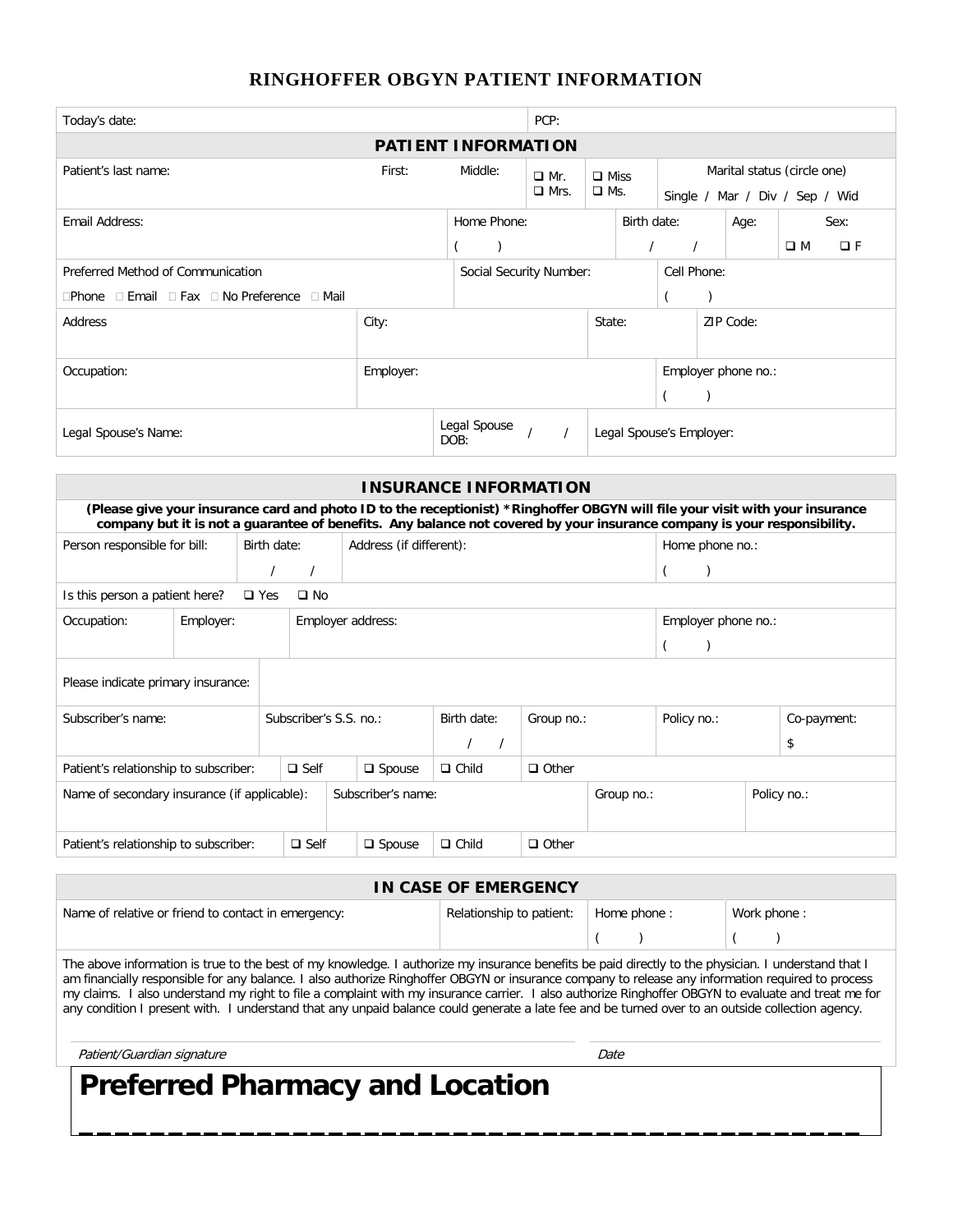## **OFFICE FINANCIAL POLICY**

- 1. There will be a charge for all services performed by the doctor in the office and in the hospital. By allowing the doctor to care for you, you are agreeing to pay for the services rendered and are responsible for payment in full. We will bill your insurance as a courtesy to you. However, in order to do so, we must be supplied with the proper insurance information. Failure to provide complete insurance information may result in patient responsibility for the entire balance. For all office visits, you must pay for your care at the time of your visit. We accept Cash, Check, and most major credit cards. There is an additional 3% service charge on all credit card payments, we apologize for any inconvenience this may cause. A \$35 fee will be assessed for any check returned for insufficient funds. At that time only cash, charge or money order will be accepted for payment.
- 2. **Copays** We are required by your insurance plan to collect co-pays at the date of service. If the physician performs two different procedures on the same day of service, your insurance company may require a copay on both services. (ex. Preventive Annual Exam or Routine Obstetrical Exam and Office Visit to address medication or medical problems.)
- 3. **Referrals** Some insurance companies require a referral for services performed. It is your responsibility to obtain and ensure that a valid referral from your Primary Care Physician (PCP) is on file or you will be responsible for all non-covered services provided.
- 4. **Procedures** Any procedures which are performed, such as an ultrasound or biopsy, will be billed to your insurance company. However, if there are any co-payments or deductibles, payment in full is due at the time of service. If the procedure is not covered by your insurance, you will be responsible for payment in full.
- 5. **Surgery** Should it be deemed medically necessary for you to have surgery or you elect to have surgery, we will contact your insurance to determine an estimate of what your responsibility will be. If there are any co-payments or deductibles for surgeries to be performed, payment in full is due at least 7 days before the surgery date.
- 6. **Lab/Pathology Fees** are billed separately by the lab and pathologist. You may receive additional bills for these services.
- 7. **Understanding Your Office Visit** An *annual exam (preventative, routine, wellness and well woman)* includes an age appropriate history and physical exam, risk factor review, ordering of routine laboratory tests, along with general discussion about healthy lifestyle and preventative care. A *problem-oriented visit (menopause, depression, bleeding, etc.)* addresses specific problems. We understand that many insurances are now offering 100% coverage for wellness visits and you may have only intended to come in for a wellness visit because of this coverage; however, if you choose to have additional problems addressed you may be responsible for a portion. These charges are not considered part of your wellness visit, even though it was handled during your wellness visit. How your visit is billed *(annual or problem)* is determined by what happens during your visit, typically where the most focus is directed. However, it is possible that your visit may include both annual and problem services, which will be billed accordingly.
- 8. **Obstetrical Patients** Once pregnancy has been confirmed, we will contact your insurance carrier to determine your financial responsibility. You will receive a detailed payment plan with a breakdown of monthly installments that will be expected through the 7th month at which time your portion will be paid in full. This is only an estimate and determination of benefits will not be made until the claim is received by your insurance company.
- 9. **No Show/Cancellation Policy** The time reserved for your appointment is valuable. Our office requires at least 24 hours notice prior to the appointment time that is being canceled. We reserve the right to charge a \$25 fee if we do not receive proper notification. Please be aware that we will bill any charges associated with missed appointments directly to you, even if you have insurance coverage. Insurance policies will not cover charges for canceled or missed appointments.
- 10. **Minor** If you are under 18 years of age on your first visit, you must be accompanied by a parent or guardian that has the authority to make decisions regarding your treatment. For each subsequent visit, a written authorization by a parent or guardian for routine treatment is sufficient.
- 11. **Forms** Should you require FMLA forms or disability paperwork to be completed, there is a \$15 charge per set. Please allow 3-5 business days for completion.
- 12. If payment is received by the office for services that has been paid in full, a credit balance will be applied to your account. You may request a refund.
- 13. If your account becomes past due, we will take necessary steps to collect this debt. If we refer your account to a collection agency, you agree to pay all of the collection costs that are incurred. If we have to refer your collection balance to a lawyer, you agree to pay the legal fees plus court costs. If your account is referred to a collection agency, you may forgo the patient/physician relationship.

Fees and Policies are Subject to Change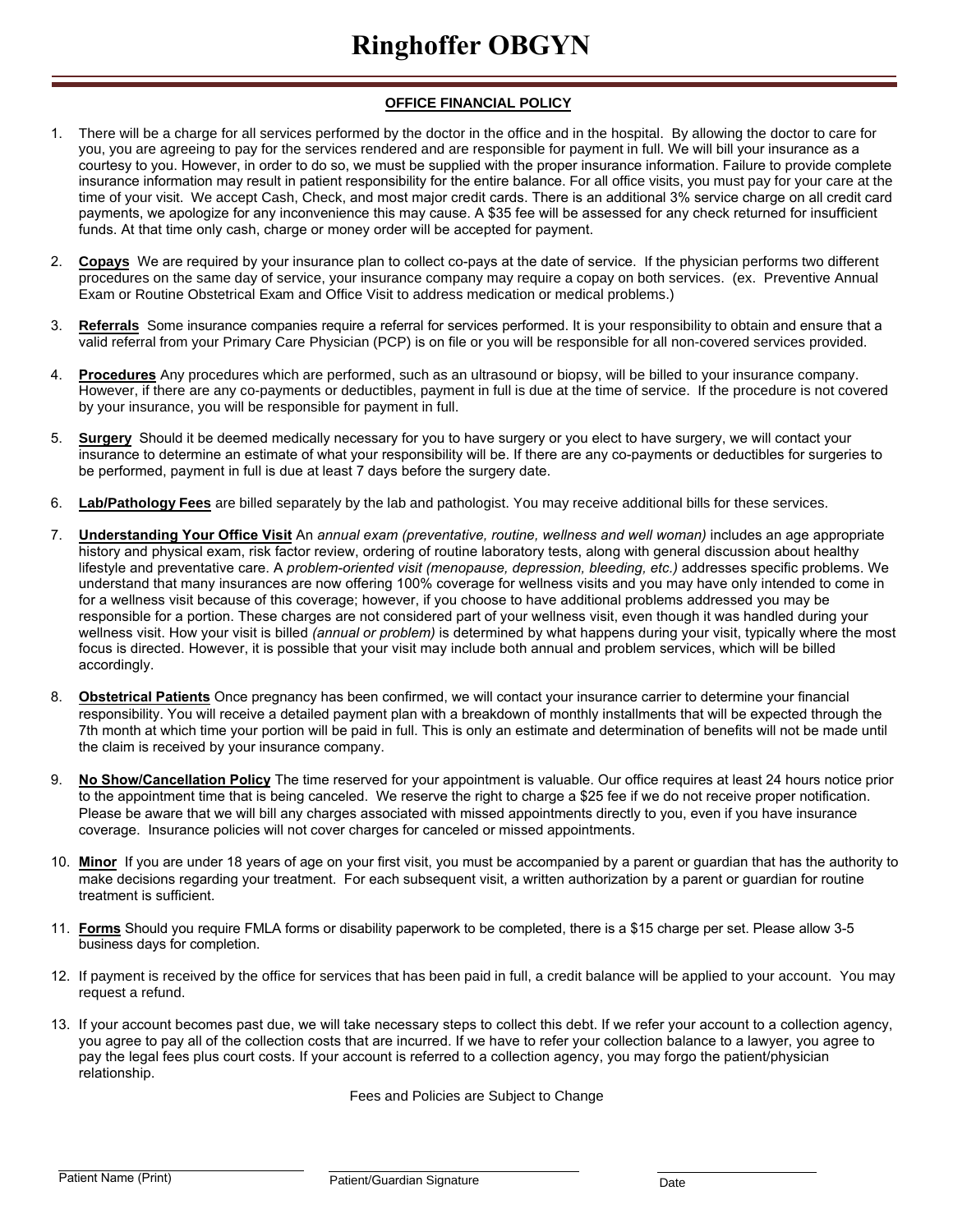# **RINGHOFFER OBGYN PATIENT HIPAA ACKNOWLEDGMENT AND CONSENT FORM**

Patient Name: Date of Birth:

\_\_\_\_\_\_(Patient/Representative initials) **Notice of Privacy Practices.**

I acknowledge that I have received the practice's Notice of Privacy Practices, which describes the ways in which the practice may use and disclose my healthcare information for its treatment, payment, healthcare operations and other described and permitted uses and disclosures, I understand that I may contact the Privacy Officer designated on the notice if I have a question or complaint. I understand that this information may be disclosed electronically by the Provider and/or the Provider's business associates. To the extent permitted by law, I consent to the use and disclosure of my information for the purposes described in the practice's Notice of Privacy Practices.

## \_\_\_\_\_\_ (Patient/Representative initials) **Release of Information.**

I hereby permit practice and the physicians or other health professionals involved in the inpatient or outpatient care to release healthcare information for purposes of treatment, payment, or healthcare operations.

- Healthcare information regarding a prior admission(s) at other HCA affiliated facilities may be made available to subsequent HCAaffiliated admitting facilities to coordinate Patient care or for case management purposes. Healthcare information may be released to any person or entity liable for payment on the Patient's behalf in order to verify coverage or payment questions, or for any other purpose related to benefit payment. Healthcare information may also be released to my employer's designee when the services delivered are related to a claim under worker's compensation.
- If I am covered by Medicare or Medicaid, I authorize the release of healthcare information to the Social Security Administration or its intermediaries or carriers for payment of a Medicare claim or to the appropriate state agency for payment of a Medicaid claim. This information may include, without limitation, history and physical, emergency records, laboratory reports, operative reports, physician progress notes, nurse's notes, consultations, psychological and/or psychiatric reports, drug and alcohol treatment and discharge summary.
- Federal and state laws may permit this facility to participate in organizations with other healthcare providers, insurers, and/or other health care industry participants and their subcontractors in order for these individuals and entities to share my health information with one another to accomplish goals that may include but not be limited to: improving the accuracy and increasing the availability of my health records; decreasing the time needed to access my information; aggregating and comparing my information for quality improvement purposes; and such other purposes as may be permitted by law. I understand that this facility may be a member of one or more such organizations. This consent specifically includes information concerning psychological conditions, psychiatric conditions, intellectual disability conditions, genetic information, chemical dependency conditions and/or infectious diseases including, but not limited to, blood borne diseases, such as HIV and AIDS.

## **Disclosures to Friends and/or Family Members**

## **DO YOU WANT TO DESIGNATE A FAMILY MEMBER OR OTHER INDIVIDUAL WITH WHOM THE PROVIDER MAY DISCUSS YOUR MEDICAL CONDITION? IF YES, WHOM?"**

I give permission for my Protected Health Information to be disclosed for purposes of communicating results, findings and care decisions to the family members and others listed below:

|                             | Name | Relationship | <b>Contact Number</b> |
|-----------------------------|------|--------------|-----------------------|
| $\ddot{\phantom{1}}$<br>. . |      |              |                       |
| 2:                          |      |              |                       |
| 3:                          |      |              |                       |

Patient/Representative may revoke or modify this specific authorization and that revocation or modification must be in writing.

## **Consent to Email or Text Usage for Appointment Reminders and Other Healthcare Communications:**

## **We want to stay connected with our patients.**

**Patients in our practice may be contacted via email and/or text messaging to confirm an appointment, to obtain feedback on your experience with our healthcare team, and to be provided general health reminders/information.** If at any time, you provide an email address or text number below, you understand that you may get these communications from the Practice. You may opt out of these communications at any time. The practice does not charge for this service, but standard text messaging rates may apply as provided in your wireless plan (contact your carrier for pricing plans and details). **OR** 

**\_\_\_\_\_\_** (Patient/ Representative Initials) I decline to receive communication via text. **\_\_\_\_\_\_** (Patient/ Representative Initials) I decline to receive communication via email.

*If you have previously consented to receive communication via text/email and wish to remove the consent-Opt Out/Revocation of communications via email and/or text. In other words, I do not want my email address* 

*or cell number to be used any longer for the above mentioned communications.* 

*I* hereby revoke my request to receive any future appointment reminders, feedback, and general health via **text**. *\_\_I hereby revoke my request to receive any future appointment reminders, feedback, and general health via email.* 

*Patient Name: \_\_\_\_\_\_\_\_\_\_\_\_\_\_\_\_\_\_\_\_\_\_\_\_\_\_\_\_\_\_\_\_\_\_\_\_\_\_\_\_\_\_\_\_\_\_\_\_\_\_\_\_\_\_\_\_* 

*Patient/Patient Representative Signature: \_\_\_\_\_\_\_\_\_\_\_\_\_\_\_\_\_\_\_\_\_\_\_\_\_\_\_\_\_\_\_\_\_\_\_\_\_\_\_\_\_\_\_\_\_\_\_ Date: \_\_\_\_\_\_\_\_\_\_\_\_\_\_\_\_\_\_\_\_\_\_\_\_\_\_\_\_ Time: \_\_\_\_\_\_\_\_\_\_\_\_\_\_\_\_\_\_\_\_*

**Patient/Guardian Signature: Date:** 

**Patient/Guardian (Print):**

**Patient Name (Print): Date of Birth:**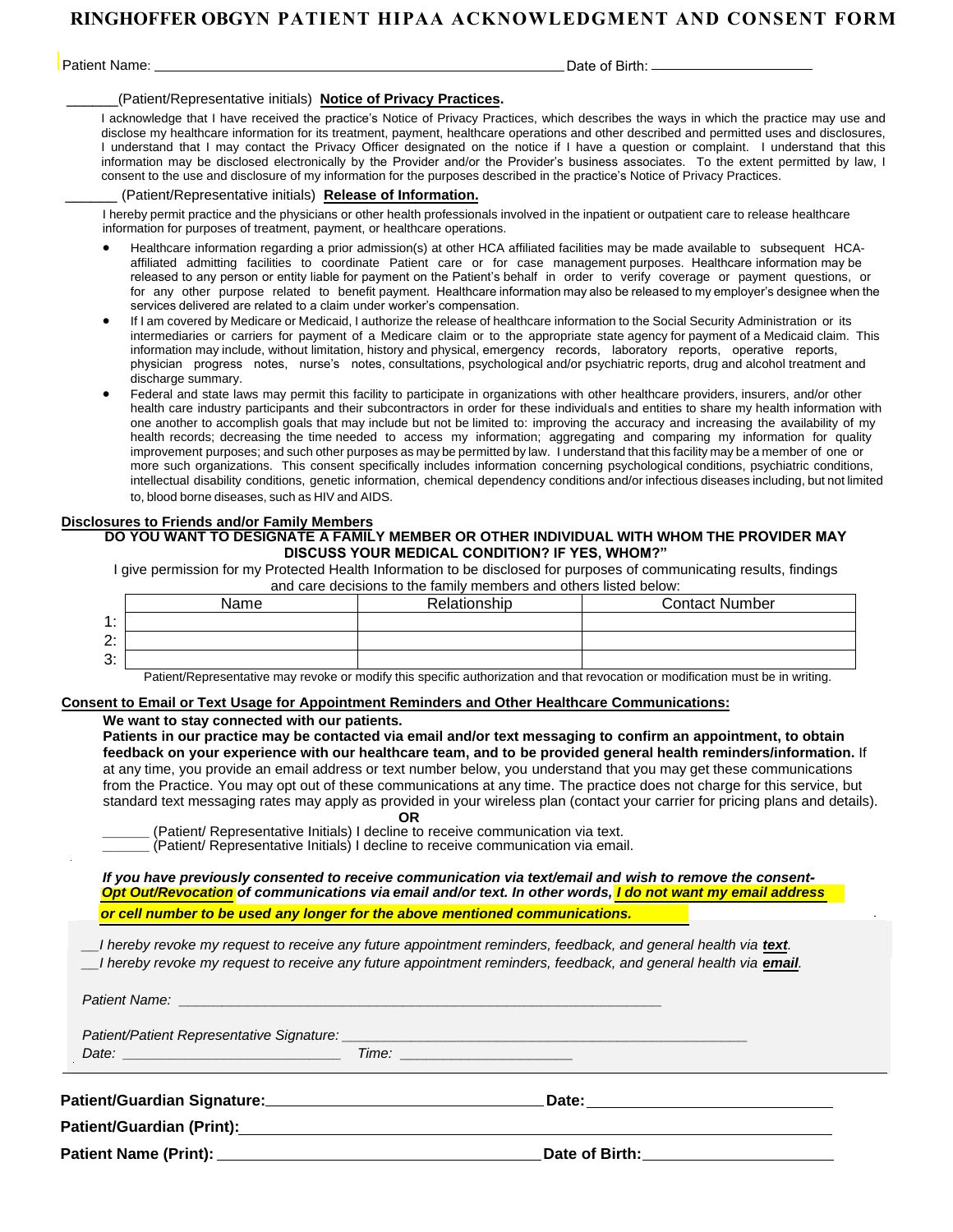# **Ringhoffer OB/GYN Confidential Health History**

| Today's Date:           | Main reason for visit: |             |         |  |
|-------------------------|------------------------|-------------|---------|--|
| Name:                   | Birth date:            | Age:        | Height: |  |
| Primary Care Physician: |                        | Occupation: |         |  |

# **Current Medications:** Please include herbs and/or nutritional supplements.

| Medication | Dose     | How Often | Medication                                                                                            | Dose |          | How Often |  |
|------------|----------|-----------|-------------------------------------------------------------------------------------------------------|------|----------|-----------|--|
|            |          |           |                                                                                                       |      |          |           |  |
|            |          |           |                                                                                                       |      |          |           |  |
|            |          |           |                                                                                                       |      |          |           |  |
|            |          |           |                                                                                                       |      |          |           |  |
|            |          |           | <b>Allergies:</b> Please list any allergy you have to medication(s), food(s) and/or other substances: |      |          |           |  |
| Medication | Reaction |           | Medication                                                                                            |      | Reaction |           |  |
|            |          |           |                                                                                                       |      |          |           |  |

## **Medical History:** *Check the appropriate box(and date if past event)*

|                             | current | past |                                    | current | past |
|-----------------------------|---------|------|------------------------------------|---------|------|
| Anxiety                     |         |      | Chlamydia                          |         |      |
| Depression                  |         |      | Gonorrhea                          |         |      |
| Other mental health illness |         |      | Genital herpes                     |         |      |
| Asthma                      |         |      | Genital warts (HPV)                |         |      |
| <b>COPD</b>                 |         |      | Pelvic inflammatory disease        |         |      |
| Sleep Apnea                 |         |      | Pain during intercourse            |         |      |
| Cancer - type               |         |      | Chronic pelvic pain                |         |      |
| Chronic pain disorder       |         |      | Uterine fibroids                   |         |      |
| Chronic narcotic use        |         |      | Ovarian cysts                      |         |      |
| <b>Diabetes</b>             |         |      | Frequent vaginal infection         |         |      |
| Eating disorder             |         |      | Sexually transmitted disease       |         |      |
| Heart disease               |         |      | Deep vein thrombosis               |         |      |
|                             |         |      | (DVT)/Blood clots                  |         |      |
| High blood pressure         |         |      | Pulmonary embolism (PE)            |         |      |
| High cholesterol            |         |      | Breast biopsy                      |         |      |
| Migraines                   |         |      | <b>IBS</b>                         |         |      |
| Osteoporosis/osteopenia     |         |      | Crohn's disease/Ulcerative colitis |         |      |
| Seasonal allergies          |         |      | Sexual abuse                       |         |      |
| Seizures                    |         |      | Domestic violence                  |         |      |
| Thyroid disorder            |         |      | <b>OTHER</b>                       |         |      |

## **Gynecological History:**

| Age of first period:                                                                                                               |  |  | Cramps: $\Box$ mild $\Box$ moderate $\Box$ severe Heavy flow: $\Box$ Yes $\Box$ No |  |
|------------------------------------------------------------------------------------------------------------------------------------|--|--|------------------------------------------------------------------------------------|--|
|                                                                                                                                    |  |  |                                                                                    |  |
| <b>Present Birth Control Method:</b>                                                                                               |  |  | Sexually active $\Box$ Yes $\Box$ No $\Box$ Never                                  |  |
|                                                                                                                                    |  |  |                                                                                    |  |
| Did you have the HPV/cervical cancer vaccine? $\Box$ Yes $\Box$ No Did you complete the series (3 injections) $\Box$ Yes $\Box$ No |  |  |                                                                                    |  |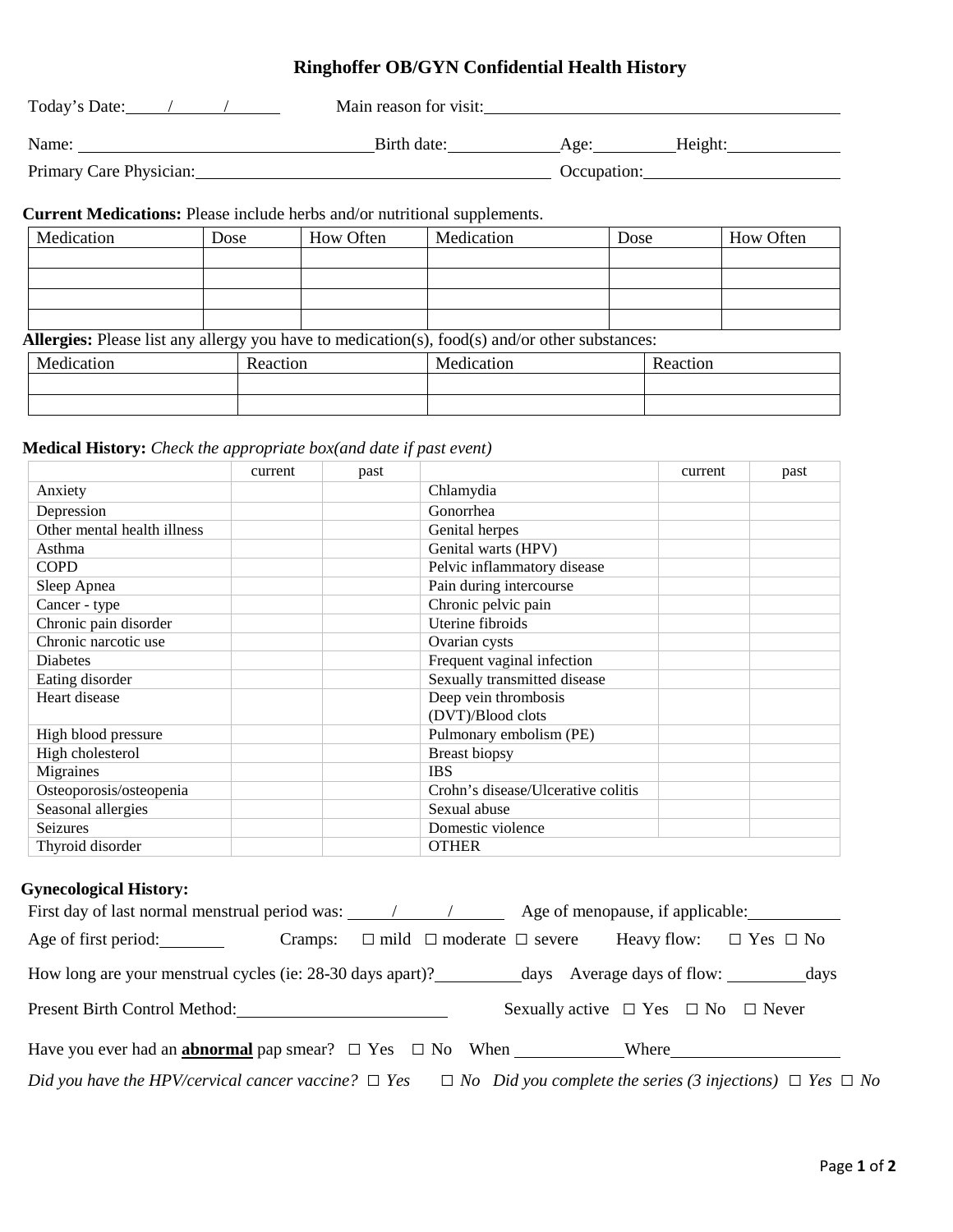## **Screening History:**

|                        | Date of last pap smear:                   |                              |                            | Date of last colonoscopy: |                            |        |                                       |            |                          |
|------------------------|-------------------------------------------|------------------------------|----------------------------|---------------------------|----------------------------|--------|---------------------------------------|------------|--------------------------|
|                        | Date of last mammogram:<br>$\overline{1}$ |                              |                            |                           | Date of last bone density: |        |                                       |            |                          |
|                        | <b>Pregnancy History:</b>                 |                              |                            |                           |                            |        |                                       |            |                          |
| Number of: Pregnancies |                                           |                              | Live Births                |                           |                            |        | Miscarriages: spontaneous             | $D\&C_{-}$ |                          |
|                        |                                           | Ectopic Pregnancies:         |                            |                           |                            |        | Elective Abortions: <i>medication</i> | $D\&C$     |                          |
| Child                  | DOB                                       | # of weeks<br>At<br>delivery | $C/S$ or<br>vaginal<br>del | Epidural<br>Y/N           | Sex<br>M/F                 | Weight | Complications                         |            | Place of<br><b>Birth</b> |
| 1 <sup>st</sup>        |                                           |                              |                            |                           |                            |        |                                       |            |                          |
| 2 <sup>nd</sup>        |                                           |                              |                            |                           |                            |        |                                       |            |                          |
| 2rd                    |                                           |                              |                            |                           |                            |        |                                       |            |                          |
| 4 <sup>th</sup>        |                                           |                              |                            |                           |                            |        |                                       |            |                          |

**Surgical History:** Please list surgeries or hospitalizations you have had in chronological order and approximate date:

**Family History:** *Check the appropriate box, age of diagnosis if known*

|                      | Mother | Mom's | Mom's | Father | Dad's | Dad's | Children | Siblings | Other |
|----------------------|--------|-------|-------|--------|-------|-------|----------|----------|-------|
|                      |        | Mom   | Dad   |        | Mom   | Dad   |          |          |       |
| <b>Birth Defects</b> |        |       |       |        |       |       |          |          |       |
| History unknown      |        |       |       |        |       |       |          |          |       |
| Breast cancer        |        |       |       |        |       |       |          |          |       |
| Colon cancer         |        |       |       |        |       |       |          |          |       |
| Ovarian cancer       |        |       |       |        |       |       |          |          |       |
| Uterine cancer       |        |       |       |        |       |       |          |          |       |
| Other cancer         |        |       |       |        |       |       |          |          |       |
| Heart disease        |        |       |       |        |       |       |          |          |       |
| Hypertension         |        |       |       |        |       |       |          |          |       |
| Diabetes             |        |       |       |        |       |       |          |          |       |
| <b>Stroke</b>        |        |       |       |        |       |       |          |          |       |
| Dementia             |        |       |       |        |       |       |          |          |       |
| Seizures             |        |       |       |        |       |       |          |          |       |
| Osteoporosis         |        |       |       |        |       |       |          |          |       |
| Other diagnosis      |        |       |       |        |       |       |          |          |       |
|                      |        |       |       |        |       |       |          |          |       |

## **Social History:**

| Do you drink alcohol? $\Box$ Yes $\Box$ No <i>How much</i>                                                           |  |  |  |  |  |  |  |
|----------------------------------------------------------------------------------------------------------------------|--|--|--|--|--|--|--|
| Do you use recreational drugs or abuse prescription medications? $\Box$ yes $\Box$ past $\Box$ never                 |  |  |  |  |  |  |  |
| Type/amount                                                                                                          |  |  |  |  |  |  |  |
| Do you smoke: $\Box$ cigarettes $\Box$ vape $\Box$ medical marijuana $\Box$ recreational marijuana How much ________ |  |  |  |  |  |  |  |
| Relationship: $\Box$ single $\Box$ married $\Box$ widowed $\Box$ same gender $\Box$ multiple partners                |  |  |  |  |  |  |  |

Do you have other concerns or comments?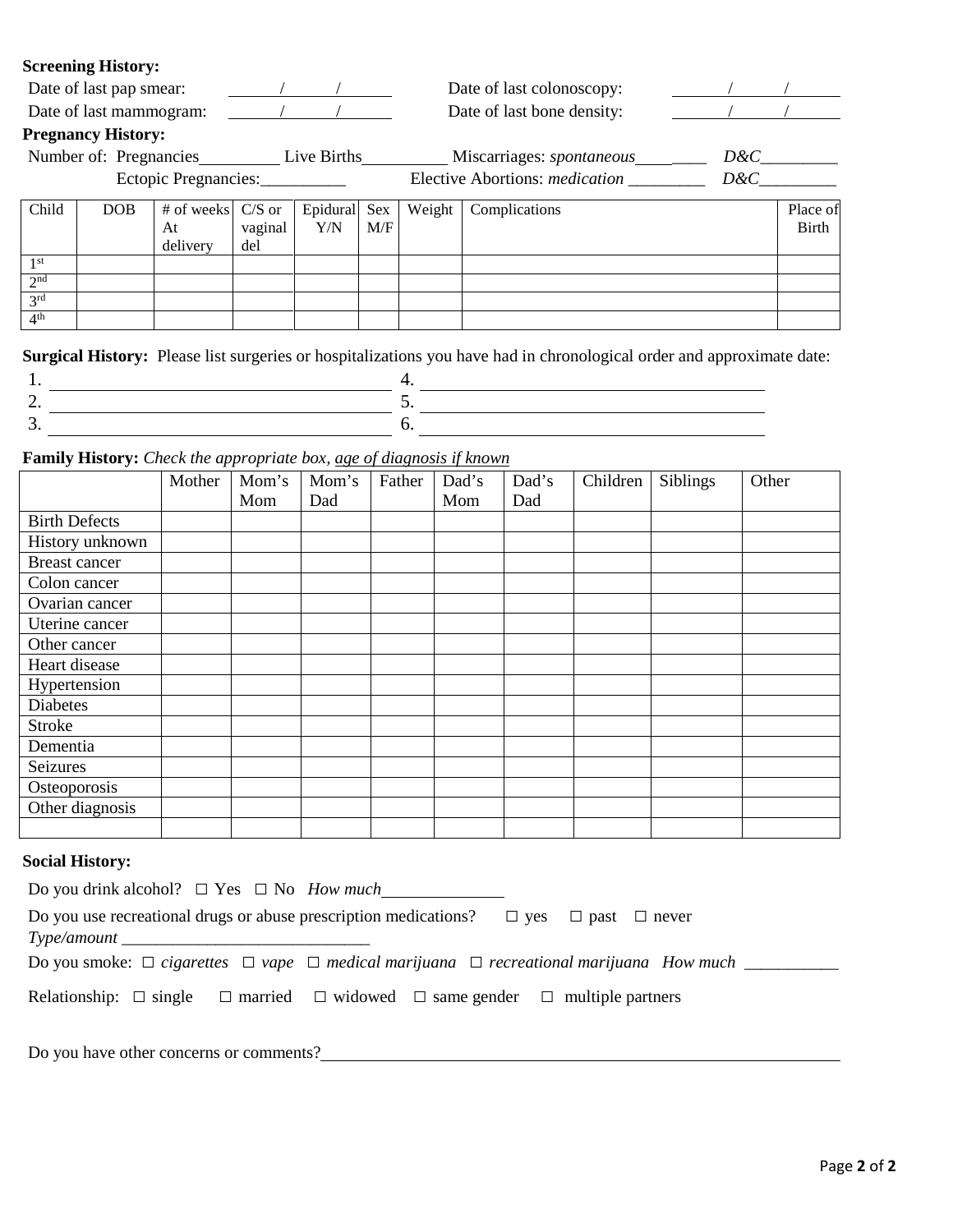## **RINGHOFFER OBGYN**

## **THIS NOTICE DESCRIBES HOW MEDICAL INFORMATION ABOUT YOU MAY BE USED AND DISCLOSED AND HOW YOU CAN GET ACCESS TO THIS INFORMATION. PLEASE REVIEW IT CAREFULLY.**

## **What is this Notice and Why Is It Important?**

By law, Ringhoffer OBGYN must protect the privacy of your identifiable medical and other health information ("health information").

We are also required by law to give you this notice to tell you how we may use and give out ("disclose") your health information. This notice is effective as of July 1, 2013.

## **How Ringhoffer OBGYN May Use Your Health Information**

As a general rule, you must give written permission before your health information can be used or released. There are certain situations where we are not required to obtain your permission. This section explains those situations where your health information may be used or disclosed without permission. Records may also be disclosed electronically as necessary.

Except with respect to Highly Confidential Information (described below), Ringhoffer OBGYN is permitted to use your health information for the following purposes:

• **Treatment:** We use and disclose your health information to provide you with medical treatment or services. This includes uses and disclosures to:

**treat your illness or injury, including** disclosures to other doctors, practitioners, nurses, technicians or medical personnel

involved in your treatment, or  $\blacksquare$  contact you to provide appointment reminders, or

**give you information about treatment options** or other health related benefits and services that may interest you.

• **Payment:** We may use and disclose your health information to obtain payment for health care services that we or others provide to you. This includes uses and disclosures to:

*submit health information and receive payment from your health insurer, HMO, or other company that pays the cost of some or all of your health care (payer), or verify that your payer will pay for your health care*.

• **Health Care Operations:** We may use and disclose your health information for our health care operations, such as internal administration and planning that improve the quality and cost effectiveness of the care we provide you. This also includes uses and disclosures to:

evaluate the quality and competence of our health care providers, nurses and other health care workers,

to other health care providers to help them conduct their own quality reviews, compliance activities or other health care operations,

**train students, residents and fellows, or** 

**identify health-related services and products** that may be beneficial to your health and then contact you about the services and products.

We may also disclose your health information to third parties to assist us in these activities (but only if they agree in writing to maintain the confidentiality of your health information). In addition, we may use and disclose your health information under the following circumstances: .

#### • **Relatives, Caregivers and Personal Representatives:** Under appropriate

circumstances, including emergencies, we may disclose your health information to family

members, caregivers or personal representatives who are with you or appear on your behalf (for example, to pick up a prescription). We may also need to notify such persons of your location in our facility and general condition. If you object to such disclosures, please notify your health care provider. If you are not present, or the opportunity to agree or object to a use or disclosure cannot practicably be provided because of your incapacity or an emergency circumstance, we may exercise professional judgment to determine whether a disclosure is in your best interests. If information is disclosed to a family member, other relative or a close personal friend, we would disclose only information believed to be directly relevant to the person's involvement with your health care or payment related to your health care.

• **Public Health Activities:** We may disclose your health information for the following public health activities:

To report to public health authorities for the purpose of preventing or controlling disease, iniury or disability:

■ To report child abuse and neglect to public health authorities or other government authorities authorized by law to receive such reports;

• To alert a person who may have been exposed to a communicable disease or may otherwise be at risk of contracting or spreading a disease; or

• To report information to your employer as required under laws addressing work-related illnesses and injuries or workplace medical surveillance.

• **Victims of Abuse, Neglect or Domestic Violence:** If we reasonably believe that you are a victim of abuse, neglect or domestic violence, we may disclose your health information as required by law to a social services or other